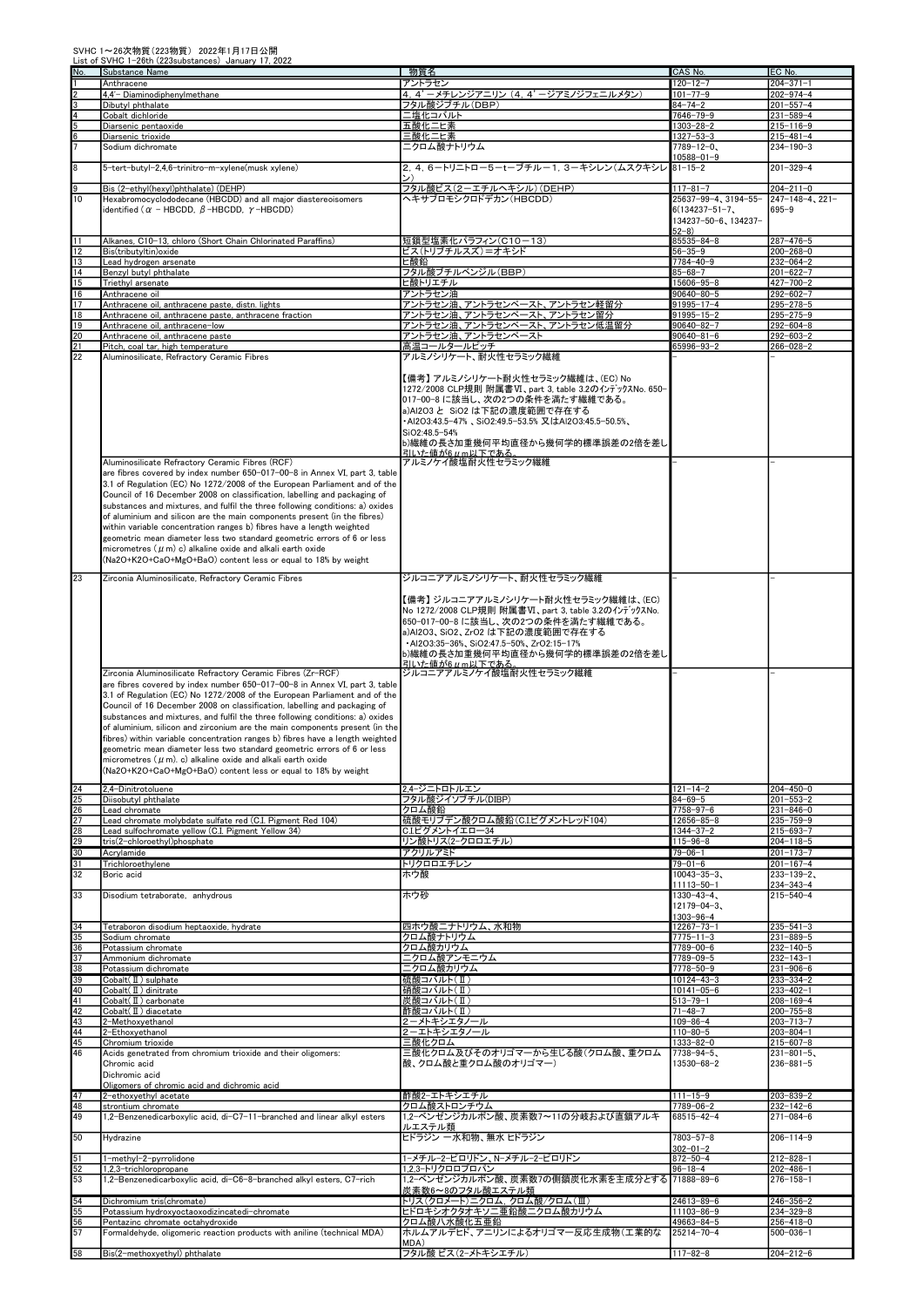| No.                                                   | Substance Name                                                                                                                                                                                                                                                                        | 物質名                                               | CAS No.                                | EC No.                             |
|-------------------------------------------------------|---------------------------------------------------------------------------------------------------------------------------------------------------------------------------------------------------------------------------------------------------------------------------------------|---------------------------------------------------|----------------------------------------|------------------------------------|
| 59                                                    | 2-Methoxyaniline; o-Anisidine                                                                                                                                                                                                                                                         | 2-メトキシアニリン:o-アニシジン                                | $90 - 04 - 0$                          | $201 - 963 - 1$                    |
| 60                                                    | 4-(1,1,3,3-tetramethylbutyl)phenol, (4-tert-Octylphenol)                                                                                                                                                                                                                              | 4-(1,1,3,3-テトラメチルブチル)フェノール、4-tert-オクチルフェノ-        | $140 - 66 - 9$                         | $205 - 426 - 2$                    |
| 61                                                    | 1,2-Dichloroethane                                                                                                                                                                                                                                                                    | 1.2-ジクロロエタン                                       | $107 - 06 - 2$                         | $203 - 458 - 1$                    |
| 62                                                    | Bis(2-methoxyethyl) ether                                                                                                                                                                                                                                                             | ジエチレングリコールジメチルエーテル, ビス(2-メトキシエチル)エー               | $111 - 96 - 6$                         | $203 - 924 - 4$                    |
|                                                       |                                                                                                                                                                                                                                                                                       | テル                                                |                                        |                                    |
| 63                                                    | Arsenic acid                                                                                                                                                                                                                                                                          | ヒ酸                                                | $7778 - 39 - 4$                        | $231 - 901 - 9$                    |
|                                                       | Calcium arsenate                                                                                                                                                                                                                                                                      | ヒ酸カルシウム                                           | $7778 - 44 - 1$                        | $231 - 904 - 5$                    |
|                                                       | Trilead diarsenate<br>N,N-dimethylacetamide (DMAC)                                                                                                                                                                                                                                    | ヒ酸鉛(II)<br>N. N-ジメチルアセトアミド                        | $3687 - 31 - 8$                        | $222 - 979 - 5$                    |
| $rac{64}{65}$<br>$rac{65}{66}$<br>07                  | 2,2'-dichloro-4,4'-methylenedianiline (MOCA)                                                                                                                                                                                                                                          | 2, 2' -ジクロロー4, 4' -メチレンジアニリン                      | $127 - 19 - 5$<br>$101 - 14 - 4$       | $204 - 826 - 4$<br>$202 - 918 - 9$ |
|                                                       | Phenolphthalein                                                                                                                                                                                                                                                                       | フェノールフタレイン                                        | $77 - 09 - 8$                          | $201 - 004 - 7$                    |
| $\frac{68}{69}$                                       | Lead azide Lead diazide                                                                                                                                                                                                                                                               | アジ化鉛, ジアジド鉛(II)                                   | $13424 - 46 - 9$                       | $236 - 542 - 1$                    |
| 70                                                    | Lead styphnate                                                                                                                                                                                                                                                                        | スチフェニン酸鉛, トリシネート, 鉛(Ⅱ)2,4,6-トリニトロベンゼン−1,3−        | $15245 - 44 - 0$                       | $239 - 290 - 0$                    |
| 71                                                    | Lead dipicrate                                                                                                                                                                                                                                                                        | ジオラート<br>ニピクリン酸鉛, ビスピクリン酸鉛(Ⅱ), 鉛(Ⅱ)ビス(2,4,6-トリニトロ | $6477 - 64 - 1$                        | $229 - 335 - 2$                    |
|                                                       |                                                                                                                                                                                                                                                                                       | ベンゼン-1-オラート)                                      |                                        |                                    |
| $\frac{72}{73}$<br>$\frac{73}{74}$<br>$\frac{74}{75}$ | 1,2-bis(2-methoxyethoxy)ethane (TEGDME; triglyme)                                                                                                                                                                                                                                     | トリエチレングリコールジメチルエーテル                               | $112 - 49 - 2$                         | $203 - 977 - 3$                    |
|                                                       | 1,2-dimethoxyethane; ethylene glycol dimethyl ether (EGDME)                                                                                                                                                                                                                           | 1.2-ジメトキシエタン                                      | $110 - 71 - 4$                         | $203 - 794 - 9$                    |
|                                                       | Diboron trioxide<br>Formamide                                                                                                                                                                                                                                                         | 三酸化二ホウ素<br>ホルムアミド                                 | $1303 - 86 - 2$<br>$75 - 12 - 7$       | $215 - 125 - 8$<br>$200 - 842 - 0$ |
| 76                                                    | Lead(II) bis(methanesulfonate)                                                                                                                                                                                                                                                        | メタンスルホン酸鉛(II)                                     | $17570 - 76 - 2$                       | $401 - 750 - 5$                    |
| $\overline{77}$                                       | TGIC (1,3,5-tris(oxiranylmethyl)-1,3,5-triazine-2,4,6(1H,3H,5H)-trione)                                                                                                                                                                                                               | イソシアヌル酸トリグリシジル                                    | $2451 - 62 - 9$                        | $219 - 514 - 3$                    |
|                                                       |                                                                                                                                                                                                                                                                                       |                                                   |                                        |                                    |
| 78                                                    | $\beta$ -TGIC (1,3,5-tris[(2S and 2R)-2,3-epoxypropyl]-1,3,5-triazine-2,4,6-<br>(1H,3H,5H)-trione)                                                                                                                                                                                    |                                                   | $59653 - 74 - 6$                       | $423 - 400 - 0$                    |
| 79                                                    | 4,4'-bis(dimethylamino)benzophenone (Michler's ketone)                                                                                                                                                                                                                                | 4.4'ービス(ジメチルアミノ)ベンゾフェノン                           | $90 - 94 - 8$                          | $202 - 027 - 5$                    |
| $\frac{80}{81}$                                       | N,N,N',N'-tetramethyl-4,4'-methylenedianiline (Michler's base)                                                                                                                                                                                                                        | 4.4'-メチレンビス (N, N-ジメチルアニリン)                       | $101 - 61 - 1$                         | $202 - 959 - 2$                    |
|                                                       | [4-[[4-anilino-1-naphthyl][4-(dimethylamino)phenyl]methylene]cyclohexa-                                                                                                                                                                                                               | C.I. ベイシック ブルー26                                  | $2580 - 56 - 5$                        | $219 - 943 - 6$                    |
|                                                       | 2.5-dien-1-vlidene] dimethvlammonium chloride (C.I. Basic Blue 26) [with ≥<br>0.1% of Michler's ketone (EC No. 202-027-5) or Michler's base (EC No. 202-<br>$959 - 2)$                                                                                                                |                                                   |                                        |                                    |
| 82                                                    | [4-[4.4'-bis(dimethylamino) benzhydrylidene]cyclohexa-2.5-dien-1-<br>ylidene]dimethylammonium chloride (C.I. Basic Violet 3) [with $\geq 0.1\%$ of<br>Michler's ketone (EC No. 202-027-5) or Michler's base (EC No. 202-959-2)]                                                       | C.Iベイシック バイオレット3                                  | $548 - 62 - 9$                         | $208 - 953 - 6$                    |
| 83                                                    | 4,4'-bis(dimethylamino)-4"-(methylamino)trityl alcohol [with $\geq$ 0.1% of<br>Michler's ketone (EC No. 202-027-5) or Michler's base (EC No. 202-959-2)]   JL                                                                                                                         | 4-メチルアミノー4',4''ービス(ジメチルアミノ)トリフェニルメタノー561-41-1     |                                        | $209 - 218 - 2$                    |
| 84                                                    | $\alpha$ , $\alpha$ -Bis[4-(dimethylamino)phenyl]-4 (phenylamino)naphthalene-1-<br> methanol (C.I. Solvent Blue 4) [with ≥ 0.1% of Michler's ketone (EC No. 202-<br>027-5) or Michler's base (EC No. 202-959-2)]                                                                      | C.I. ソルベント ブルー4                                   | $6786 - 83 - 0$                        | $229 - 851 - 8$                    |
|                                                       | Bis(pentabromophenyl) ether (decabromodiphenyl ether; DecaBDE)                                                                                                                                                                                                                        | デカブロモジフェニルエーテル                                    | $1163 - 19 - 5$                        | $214 - 604 - 9$                    |
| 85<br>86<br>88<br>88<br>90<br>90<br>91                | Pentacosafluorotridecanoic acid                                                                                                                                                                                                                                                       | ペンタコサフルオロトリデカン酸                                   | 72629-94-8                             | $276 - 745 - 2$                    |
|                                                       | Tricosafluorododecanoic acid                                                                                                                                                                                                                                                          | トリコサフルオロドデカン酸                                     | $307 - 55 - 1$                         | $206 - 203 - 2$                    |
|                                                       | Henicosafluoroundecanoic acid<br>Heptacosafluorotetradecanoic acid                                                                                                                                                                                                                    | ヘニコサフルオロウンデカン酸<br>ヘプタコサフルオロテトラデカン酸                | $2058 - 94 - 8$<br>$376 - 06 - 7$      | $218 - 165 - 4$<br>$206 - 803 - 4$ |
|                                                       | Diazene-1,2-dicarboxamide (C,C'-azodi(formamide))                                                                                                                                                                                                                                     | アゾジカルボンアミド                                        | $123 - 77 - 3$                         | $204 - 650 - 8$                    |
|                                                       | Cyclohexane-1,2-dicarboxylic anhydride [1]                                                                                                                                                                                                                                            | 1,2ーシクロヘキサンジカルボン酸無水物                              | $85 - 42 - 7$                          | $201 - 604 - 9$                    |
|                                                       | cis-cyclohexane-1,2-dicarboxylic anhydride [2]                                                                                                                                                                                                                                        |                                                   | $13149 - 00 - 3$                       | $236 - 086 - 3$                    |
|                                                       | trans-cyclohexane-1,2-dicarboxylic anhydride [3]<br>[The individual cis- [2] and trans- [3] isomer substances and all possible<br>combinations of the cis- and trans-isomers [1] are covered by this entry].                                                                          |                                                   | $14166 - 21 - 3$                       | $238 - 009 - 9$                    |
| 92                                                    | Hexahydromethylphthalic anhydride [1],                                                                                                                                                                                                                                                | メチルヘキサヒドロフタル酸無水物、全ての異性体                           | $25550 - 51 - 0$                       | $247 - 094 - 1$ ,                  |
|                                                       | Hexahydro-4-methylphthalic anhydride [2],                                                                                                                                                                                                                                             |                                                   | $19438 - 60 - 9$<br>$48122 - 14 - 1$ , | $243 - 072 - 0$                    |
|                                                       | Hexahydro-1-methylphthalic anhydride [3],<br>Hexahydro-3-methylphthalic anhydride [4],                                                                                                                                                                                                |                                                   | 57110-29-9                             | $256 - 356 - 4$<br>$260 - 566 - 1$ |
|                                                       | [The individual isomers [2], [3] and [4] (including their cis- and trans-                                                                                                                                                                                                             |                                                   |                                        |                                    |
|                                                       | stereo isomeric forms) and all possible combinations of the isomers [1] are                                                                                                                                                                                                           |                                                   |                                        |                                    |
|                                                       | covered by this entry]                                                                                                                                                                                                                                                                |                                                   |                                        |                                    |
| 93                                                    | 4-Nonylphenol, branched and linear<br>[substances with a linear and/or branched alkyl chain with a carbon                                                                                                                                                                             |                                                   |                                        |                                    |
|                                                       | number of 9 covalently bound in position 4 to phenol, covering also UVCB-<br>and well-defined substances which include any of the individual isomers or                                                                                                                               |                                                   |                                        |                                    |
| 94                                                    | a combination thereofl                                                                                                                                                                                                                                                                |                                                   |                                        |                                    |
|                                                       | 4-(1,1,3,3-tetramethylbutyl)phenol, ethoxylated [covering well-defined<br>substances and UVCB substances, polymers and homologues]                                                                                                                                                    | 4-(1,1,3,3-テトラメチルブチル)フェノール、 エトキシレート               |                                        |                                    |
|                                                       |                                                                                                                                                                                                                                                                                       |                                                   |                                        |                                    |
| 95                                                    | Methoxyacetic acid                                                                                                                                                                                                                                                                    | メトキシ酢酸                                            | $625 - 45 - 6$                         | $210 - 894 - 6$                    |
| $\frac{96}{97}$                                       | N,N-dimethylformamide                                                                                                                                                                                                                                                                 | N.N-ジメチルホルムアミド                                    | $68 - 12 - 2$                          | $200 - 679 - 5$                    |
| 98                                                    | Dibutyltin dichloride (DBTC)<br>Lead monoxide (Lead oxide)                                                                                                                                                                                                                            | ジブチルジクロロスズ<br>酸化鉛                                 | $683 - 18 - 1$<br>$1317 - 36 - 8$      | $211 - 670 - 0$<br>$215 - 267 - 0$ |
| 99                                                    | Orange lead (Lead tetroxide)                                                                                                                                                                                                                                                          | 四酸化三鉛(オレンジ鉛)                                      | 1314-41-6                              | $215 - 235 - 6$                    |
| 100                                                   | Lead bis(tetrafluoroborate)                                                                                                                                                                                                                                                           | 四フッ化ホウ酸鉛(II)                                      | 13814-96-5                             | 237-486-0                          |
| 101<br>102                                            | Trilead bis(carbonate)dihydroxide<br>Lead titanium trioxide                                                                                                                                                                                                                           | 塩基性炭酸鉛<br>チタン酸鉛                                   | $1319 - 46 - 6$<br>12060-00-3          | $215 - 290 - 6$<br>235-038-9       |
| 103                                                   | Lead titanium zirconium oxide                                                                                                                                                                                                                                                         | チタン酸ジルコン酸鉛                                        | $12626 - 81 - 2$                       | $235 - 727 - 4$                    |
| 104                                                   | Silicic acid, lead salt                                                                                                                                                                                                                                                               | ケイ酸鉛                                              | 11120-22-2                             | $234 - 363 - 3$                    |
| 105                                                   | Silicic acid (H2Si2O5), barium salt (1:1), lead-doped                                                                                                                                                                                                                                 |                                                   | 68784-75-8                             | $272 - 271 - 5$                    |
|                                                       | [with lead (Pb) content above the applicable generic concentration limit for<br>'toxicity for reproduction' Repr. 1A (CLP) or category 1 (DSD); the<br>substance is a member of the group entry of lead compounds, with index<br>number 082-001-00-6 in Regulation (EC) No 1272/2008] |                                                   |                                        |                                    |
| 106                                                   | 1-bromopropane (n-propyl bromide)                                                                                                                                                                                                                                                     | 1-ブロモプロパン                                         | $106 - 94 - 5$                         | $203 - 445 - 0$                    |
| 107<br>108                                            | Methyloxirane (Propylene oxide)<br>1,2-Benzenedicarboxylic acid, dipentylester, branched and linear                                                                                                                                                                                   | プロピレンオキシド<br>フタル酸ジイソペンチル、フタル酸ジーペンチル、分岐および直鎖       | $75 - 56 - 9$<br>84777-06-0            | $200 - 879 - 2$<br>$284 - 032 - 2$ |
| 109                                                   | Diisopentylphthalate (DIPP)                                                                                                                                                                                                                                                           | フタル酸ジイソペンチル                                       | $605 - 50 - 5$                         | $210 - 088 - 4$                    |
| 110                                                   | N-pentyl-isopentylphthalate                                                                                                                                                                                                                                                           | フタル酸n-ペンチル-イソペンチル                                 | 776297-69-9                            |                                    |
| 111<br>112                                            | 1,2-diethoxyethane<br>Acetic acid, lead salt, basic                                                                                                                                                                                                                                   | 1.2ージエトキシエタン<br>塩基性酢酸鉛                            | $629 - 14 - 1$<br>$51404 - 69 - 4$     | $211 - 076 - 1$<br>$257 - 175 - 3$ |
| 113                                                   | Lead oxide sulfate                                                                                                                                                                                                                                                                    | 塩基性硫酸鉛                                            | 12036-76-9                             | $234 - 853 - 7$                    |
| 114                                                   | [Phthalato(2-)]dioxotrilead                                                                                                                                                                                                                                                           | 二塩基性フタル酸鉛                                         | 69011-06-9                             | $273 - 688 - 5$                    |
| 115<br>116                                            | Dioxobis(stearato)trilead<br>Fatty acids, C16-18, lead salts                                                                                                                                                                                                                          | ジオキソビス(ステアリン酸)三鉛<br>脂肪酸鉛塩、C16-18                  | 12578-12-0<br>$91031 - 62 - 8$         | $235 - 702 - 8$<br>$292 - 966 - 7$ |
| 117                                                   | Lead cynamidate                                                                                                                                                                                                                                                                       | シアナミド鉛                                            | 20837-86-9                             | $244 - 073 - 9$                    |
| 118                                                   | Lead dinitrate                                                                                                                                                                                                                                                                        | 硝酸鉛                                               | $10099 - 74 - 8$                       | $233 - 245 - 9$                    |
| 119<br>120                                            | Pentalead tetraoxide sulphate<br>Pyrochlore, antimony lead yellow                                                                                                                                                                                                                     | 四塩基性硫酸鉛<br>C.I.ピグメントイエロー41                        | 12065-90-6<br>$8012 - 00 - 8$          | $235 - 067 - 7$<br>$232 - 382 - 1$ |
| 121                                                   | Sulfurous acid, lead salt, dibasic                                                                                                                                                                                                                                                    | 塩基性亜硫酸鉛                                           | $62229 - 08 - 7$                       | $263 - 467 - 1$                    |
| 122                                                   | Tetraethyllead                                                                                                                                                                                                                                                                        | 四エチル鉛                                             | $78 - 00 - 2$                          | $201 - 075 - 4$                    |
| 123<br>124                                            | Tetralead trioxide sulphate<br>Trilead dioxide phosphonate                                                                                                                                                                                                                            | 三塩基性硫酸鉛                                           | 12202-17-4<br>$12141 - 20 - 7$         | $235 - 380 - 9$<br>$235 - 252 - 2$ |
| 125                                                   | Furan                                                                                                                                                                                                                                                                                 | フラン                                               | $110 - 00 - 9$                         | $203 - 727 - 3$                    |
| 126                                                   | Diethyl sulphate                                                                                                                                                                                                                                                                      | 硫酸ジエチル                                            | $64 - 67 - 5$                          | $200 - 589 - 6$                    |
| 127<br>128                                            | Dimethyl sulphate<br>3-ethyl-2-methyl-2-(3-methylbutyl)-1,3-oxazolidine                                                                                                                                                                                                               | 硫酸ジメチル<br>3-エチル-2-イソペンチル-2-メチル-1,3-オキサゾリジン        | $77 - 78 - 1$<br>143860-04-2           | $201 - 058 - 1$<br>$421 - 150 - 7$ |
| 129                                                   | Dinoseb (6-sec-butyl-2,4-dinitrophenol)                                                                                                                                                                                                                                               | ジノセブ                                              | $88 - 85 - 7$                          | $201 - 861 - 7$                    |
| 130                                                   | 4,4'-methylenedi-o-toluidine                                                                                                                                                                                                                                                          | 4,4'-メチレンビス-o-トルイジン                               | $838 - 88 - 0$                         | $212 - 658 - 8$                    |
| 131<br>132                                            | 4,4'-oxydianiline and its salts<br>4-aminoazobenzene                                                                                                                                                                                                                                  | 4.4'-オキシジアニリンおよびその塩<br>4-アミノアゾベンゼン                | $101 - 80 - 4$<br>$60 - 09 - 3$        | $202 - 977 - 0$<br>$200 - 453 - 6$ |
| 133                                                   | 4-methyl-m-phenylenediamine (toluene-2,4-diamine)                                                                                                                                                                                                                                     | 4-メチル-m-フェニレンジアミン                                 | $95 - 80 - 7$                          | $202 - 453 - 1$                    |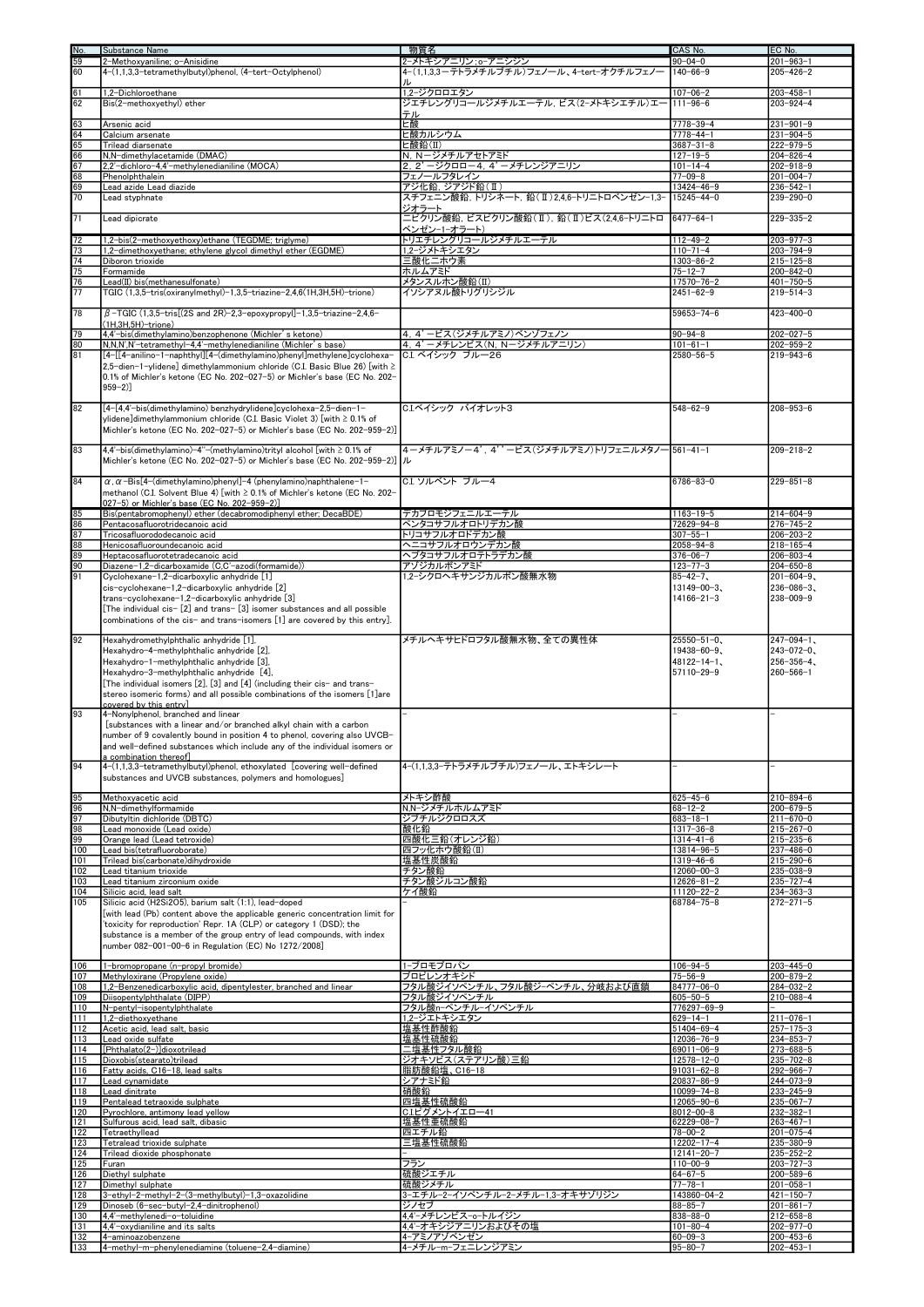| No.               | Substance Name                                                                                                                                                                                                                                                                                                                                                              | 物質名                                                                                                                                                                                              | CAS No.                                              | EC No.                                                         |
|-------------------|-----------------------------------------------------------------------------------------------------------------------------------------------------------------------------------------------------------------------------------------------------------------------------------------------------------------------------------------------------------------------------|--------------------------------------------------------------------------------------------------------------------------------------------------------------------------------------------------|------------------------------------------------------|----------------------------------------------------------------|
| 134               | 6-methoxy-m-toluidine (p-cresidine)                                                                                                                                                                                                                                                                                                                                         | 6-メトキシ-m-トルイジン(p-クレシジン)                                                                                                                                                                          | $120 - 71 - 8$                                       | $204 - 419 - 1$                                                |
| 135               | Biphenyl-4-ylamine                                                                                                                                                                                                                                                                                                                                                          | ビフェニル-4-イルアミン                                                                                                                                                                                    | $92 - 67 - 1$                                        | $202 - 177 - 1$                                                |
| 136               | o-aminoazotoluene [(4-o-tolylazo-o-toluidine])                                                                                                                                                                                                                                                                                                                              | o−アミノアゾトルエン                                                                                                                                                                                      | $97 - 56 - 3$                                        | $202 - 591 - 2$                                                |
| 137               | o-toluidine                                                                                                                                                                                                                                                                                                                                                                 | o-トルイジン                                                                                                                                                                                          | $95 - 53 - 4$                                        | $202 - 429 - 0$                                                |
| 138               | N-methylacetamide                                                                                                                                                                                                                                                                                                                                                           | N-メチルアセトアミド                                                                                                                                                                                      | $79 - 16 - 3$                                        | $201 - 182 - 6$                                                |
| 139               | Cadmium                                                                                                                                                                                                                                                                                                                                                                     | カドミウム                                                                                                                                                                                            | $7440 - 43 - 9$                                      | $231 - 152 - 8$                                                |
| 140               | Cadmium oxide                                                                                                                                                                                                                                                                                                                                                               | 酸化カドミウム                                                                                                                                                                                          | $1306 - 19 - 0$                                      | $215 - 146 - 2$                                                |
| 141               | Ammonium pentadecafluorooctanoate (APFO)                                                                                                                                                                                                                                                                                                                                    | ペンタデカフルオロオクタン酸アンモニウム(APFO)                                                                                                                                                                       | $3825 - 26 - 1$                                      | $223 - 320 - 4$                                                |
| 142               | Pentadecafluorooctanoic acid (PFOA)                                                                                                                                                                                                                                                                                                                                         | ペンタデカフルオロオクタン酸(PFOA)                                                                                                                                                                             | $335 - 67 - 1$                                       | $206 - 397 - 9$                                                |
| 143<br>144        | Dipentyl phthalate (DPP)<br>4-Nonylphenol, branched and linear, ethoxylated [substances with a linear<br>and/or branched alkyl chain with a carbon number of 9 covalently bound in<br>position 4 to phenol, ethoxylated covering UVCB- and well-defined<br>substances, polymers and homologues, which include any of the individual<br>isomers and/or combinations thereof] | フタル酸ジーnーペンチル<br>4-ノニルフェノールエトキシレート<br>[/ニル基は、炭素数9の直鎖および分岐のアルキルの全ての異性<br>体の単独物、および、混合物(UVCB)、エトキシレートの付加数は、<br>単一のものからUVCB,ポリマー等全てのものを含む〕                                                           | $131 - 18 - 0$                                       | $205 - 017 - 9$                                                |
| 145               | Cadmium sulphide                                                                                                                                                                                                                                                                                                                                                            | 硫化カドミウム                                                                                                                                                                                          | $1306 - 23 - 6$                                      | $215 - 147 - 8$                                                |
| 146               | Disodium 3,3'-[[1,1'-biphenyl]-4,4'-diylbis(azo)]bis(4-aminonaphthalene-1-                                                                                                                                                                                                                                                                                                  | 3, 3'-[(1, 1'-ビフェニル-4, 4'-ジイル)ビスアゾ]ビス(4-アミノ-1-ナ                                                                                                                                                  | $573 - 58 - 0$                                       | $209 - 358 - 4$                                                |
|                   | sulphonate) (C.I. Direct Red 28)                                                                                                                                                                                                                                                                                                                                            | フタレンスルホン酸ナトリウム)                                                                                                                                                                                  |                                                      |                                                                |
|                   |                                                                                                                                                                                                                                                                                                                                                                             | <u>(別名C.I. ダイレクトレッド28)</u>                                                                                                                                                                       |                                                      |                                                                |
| 147               | Disodium 4-amino-3-[[4'-[(2,4-diaminophenyl)azo][1,1'-biphenyl]-4-yl]azo]<br>-5-hydroxy-6-(phenylazo)naphthalene-2,7-disulphonate (C.I. Direct Black<br>38)                                                                                                                                                                                                                 | 4-アミノ-3-[[4'-[(2,4-ジアミノフェニル)アゾ]-1,1'-ビフェニル-4-<br> イル]アゾ]-5-ヒドロキシ-6-(フェニルアゾ)-2, 7-ナフタレンジスルホ<br>ン酸ニナトリウム<br><u>(別名 C.I. ダイレクトブラック38)</u>                                                           | $1937 - 37 - 7$                                      | $217 - 710 - 3$                                                |
| 148               | Dihexyl phthalate                                                                                                                                                                                                                                                                                                                                                           | フタル酸ジヘキシル                                                                                                                                                                                        | $84 - 75 - 3$                                        | $201 - 559 - 5$                                                |
| 149               | Imidazolidine-2-thione; 2-imidazoline-2-thiol                                                                                                                                                                                                                                                                                                                               | エチレンチオ尿素                                                                                                                                                                                         | $96 - 45 - 7$                                        | $202 - 506 - 9$                                                |
|                   |                                                                                                                                                                                                                                                                                                                                                                             | (別名:2ーイミダゾリジンチオン、イミダゾリン-2-チオール)                                                                                                                                                                  |                                                      |                                                                |
| 150               | Lead di(acetate)                                                                                                                                                                                                                                                                                                                                                            | 酢酸鉛(Ⅱ)                                                                                                                                                                                           | $301 - 04 - 2$                                       | $206 - 104 - 4$                                                |
| 151               | Trixylyl phosphate                                                                                                                                                                                                                                                                                                                                                          | りん酸トリス(ジメチルフェニル)                                                                                                                                                                                 | $25155 - 23 - 1$                                     | $246 - 677 - 8$                                                |
|                   |                                                                                                                                                                                                                                                                                                                                                                             | (別名 リン酸トリキシリル)                                                                                                                                                                                   |                                                      |                                                                |
| 152               | Cadmium chloride                                                                                                                                                                                                                                                                                                                                                            | 塩化カドミウム(II)                                                                                                                                                                                      | $10108 - 64 - 2$                                     | $233 - 296 - 7$                                                |
| 153               | 1,2-Benzenedicarboxylic acid, dihexyl ester, branched and linear                                                                                                                                                                                                                                                                                                            | ビス[アルキル(C=6)]=フタラート                                                                                                                                                                              | 68515-50-4                                           | $271 - 093 - 5$                                                |
| 154               | Sodium peroxometaborate                                                                                                                                                                                                                                                                                                                                                     | 過ホウ酸ナトリウム                                                                                                                                                                                        | $7632 - 04 - 4$                                      | $231 - 556 - 4$                                                |
| 155               | Sodium perborate; perboric acid, sodium salt                                                                                                                                                                                                                                                                                                                                | 過ホウ酸ナトリウム                                                                                                                                                                                        |                                                      | $239 - 172 - 9$                                                |
|                   |                                                                                                                                                                                                                                                                                                                                                                             |                                                                                                                                                                                                  |                                                      | 234-390-0                                                      |
| 156               | Cadmium fluoride                                                                                                                                                                                                                                                                                                                                                            | フッ化カドミウム、カドミウムジフルオリド                                                                                                                                                                             | $7790 - 79 - 6$                                      | $232 - 222 - 0$                                                |
| 157               | Cadmium sulphate                                                                                                                                                                                                                                                                                                                                                            | 硫酸カドミウム(Ⅱ)、硫酸カドミウム(Ⅱ)無水物・水和物)                                                                                                                                                                    | $10124 - 36 - 4$                                     | $233 - 331 - 6$                                                |
|                   |                                                                                                                                                                                                                                                                                                                                                                             |                                                                                                                                                                                                  | $31119 - 53 - 6$                                     |                                                                |
| 158               | 2-benzotriazol-2-yl-4,6-di-tert-butylphenol (UV-320)                                                                                                                                                                                                                                                                                                                        | 2-ベンゾトリアゾール-2-イル-4,6-ジ-tert-ブチルフェノール (UV-                                                                                                                                                        | $3846 - 71 - 7$                                      | $223 - 346 - 6$                                                |
|                   |                                                                                                                                                                                                                                                                                                                                                                             | 320)                                                                                                                                                                                             |                                                      |                                                                |
| 159               | 2-(2H-benzotriazol-2-yl)-4,6-ditertpentylphenol (UV-328)                                                                                                                                                                                                                                                                                                                    | 2-(2H-ベンゾトリアゾール-2-イル)-4,6-ジ-tert-ペンチルフェノール                                                                                                                                                       | $25973 - 55 - 1$                                     | $247 - 384 - 8$                                                |
|                   |                                                                                                                                                                                                                                                                                                                                                                             | $(UV - 328)$                                                                                                                                                                                     |                                                      |                                                                |
| 160               | 2-ethylhexyl 10-ethyl-4,4-dioctyl-7-oxo-8-oxa-3,5-dithia-4-                                                                                                                                                                                                                                                                                                                 | 10-エチル-4.4-ジオクチル-7-オキソ-8-オキサ-3.5-ジチア-4-スタン                                                                                                                                                       | $15571 - 58 - 1$                                     | $239 - 622 - 4$                                                |
|                   | stannatetradecanoate (DOTE)                                                                                                                                                                                                                                                                                                                                                 | <u>ナテトラデカン酸2-エチルヘキシル(DOTE)</u>                                                                                                                                                                   |                                                      |                                                                |
| 161               | reaction mass of 2-ethylhexyl 10-ethyl-4,4-dioctyl-7-oxo-8-oxa-3,5-<br>dithia-4-stannatetradecanoate and 2-ethylhexyl 10-ethyl-4-[[2-[(2-<br>ethylhexyl)oxy]-2-oxoethyl]thio]-4-octyl-7-oxo-8-oxa-3,5-dithia-4-<br>stannatetradecanoate (reaction mass of DOTE and MOTE)                                                                                                    | 10ーエチルー4.4ージオクチルーフーオキソー8ーオキサー3.5ージチアー4ースタン<br>ナテトラデカン酸2ーエチルヘキシルと10ーエチルー4ー[[2ー[(2ー(エチルヘ<br>キシル)オキシ]ー2ーオキソエチル]チオ]ー4ーオクチルー7ーオキソー8ーオキ<br>サー3,5ージチアー4ースタンナテトラデカン酸2ーエチルヘキシルの反応生<br>成物(DOTEとMOTEの反応生成物) |                                                      |                                                                |
| 162               | 1,2-benzenedicarboxylic acid, di-C6-10-alkyl esters; 1,2-<br>benzenedicarboxylic acid, mixed decyl and hexyl and octyl diesters with $\ge$<br>0.3% of dihexyl phthalate (EC No. 201-559-5)                                                                                                                                                                                  | 1,2ーベンゼンジカルボン酸、ジーC6~10ーアルキルエステル;<br>1.2ーベンゼンジカルボン酸、デシル・ヘキシル・オクチルジエステルと<br>0.3%以上のフタル酸ジへキシル(EC No. 201-559-5)との混合物                                                                                | $68515 - 51 - 5$<br>68648-93-1                       | $271 - 094 - 0$<br>$272 - 013 - 1$                             |
| 163               | 5-sec-butyl-2-(2,4-dimethylcyclohex-3-en-1-yl)-5-methyl-1,3-dioxane<br>[1], 5-sec-butyl-2-(4,6-dimethylcyclohex-3-en-1-yl)-5-methyl-1,3-<br>dioxane [2] [covering any of the individual isomers of [1] and [2] or any                                                                                                                                                       | 5-sec-ブチル-2-(2,4-ジメチルシクロヘキサ-3-エン-1-イル)-5-メ<br> チル−1,3−ジオキサン[1]、5−sec−ブチル−2−(4,6−ジメチルシクロヘキ<br>サー3ーエンー1ーイル)ー5ーメチルー1,3ージオキサン[2]([1]と[2]の個々の<br>異性体、またはその組合せも含む)                                     |                                                      |                                                                |
|                   | combination thereof<br>Nitrobenzene                                                                                                                                                                                                                                                                                                                                         | ニトロベンゼン                                                                                                                                                                                          | $98 - 95 - 3$                                        | $202 - 716 - 0$                                                |
|                   |                                                                                                                                                                                                                                                                                                                                                                             |                                                                                                                                                                                                  |                                                      |                                                                |
| 164               |                                                                                                                                                                                                                                                                                                                                                                             |                                                                                                                                                                                                  |                                                      |                                                                |
| 165               | 2,4-di-tert-butyl-6-(5-chlorobenzotriazol-2-yl)phenol (UV-327)                                                                                                                                                                                                                                                                                                              | 2,4-ジ-tert-ブチル-6-(5-クロロベンゾトリアゾール-2-イル)フェノー                                                                                                                                                       | $3864 - 99 - 1$                                      | $223 - 383 - 8$                                                |
|                   |                                                                                                                                                                                                                                                                                                                                                                             | ル(UV-327)                                                                                                                                                                                        |                                                      |                                                                |
| 166               | 2-(2H-benzotriazol-2-yl)-4-(tert-butyl)-6-(sec-butyl)phenol (UV-350)                                                                                                                                                                                                                                                                                                        | 2-(2H-ベンゾトリアゾール-2-イル)-4-(tert-ブチル)-6-(sec-ブチル)                                                                                                                                                   | $36437 - 37 - 3$                                     | $253 - 037 - 1$                                                |
|                   |                                                                                                                                                                                                                                                                                                                                                                             | フェノール (UV-350)                                                                                                                                                                                   |                                                      |                                                                |
| 167<br>168        | 1,3-propanesultone<br>Perfluorononan-1-oic acid<br>(2,2,3,3,4,4,5,5,6,6,7,7,<br>8,8,9,9,9-heptadecafluorononanoic acid                                                                                                                                                                                                                                                      | 1,3-プロパンスルトン<br>パーフルオロノナン-1-酸(2,2,3,3,4,4,5,5,6,6,7,7,<br>8.8.9.9.9 へプタデカフルオロノナン酸.<br>その塩とアンモニウム塩)                                                                                               | 1120-71-4<br>375-95-1, 21049-39-<br>$8,4149-60-4$    | $214 - 317 - 9$<br>$206 - 801 - 3$                             |
|                   | and its sodium and ammonium salts                                                                                                                                                                                                                                                                                                                                           |                                                                                                                                                                                                  |                                                      |                                                                |
| 169               | Benzo[def]chrysene (Benzo[a]pyrene)                                                                                                                                                                                                                                                                                                                                         | ベンゾ[def]クリセン (ベンゾ[a]ピレン)                                                                                                                                                                         | $50 - 32 - 8$                                        | $200 - 028 - 5$                                                |
| 170               | 4,4'-isopropylidenediphenol (bisphenol A)                                                                                                                                                                                                                                                                                                                                   | 4.4' -イソプロピリデンジフェノール (ビスフェノールA)、BPA、2.2-ビス                                                                                                                                                       | $80 - 05 - 7$                                        | $201 - 245 - 8$                                                |
| 171               | Nonadecafluorodecanoic acid (PFDA) and its sodium and ammonium salts                                                                                                                                                                                                                                                                                                        | (p-ヒドロキシフェニル)プロパンなど<br>ノナデカフルオロデカン酸(PFDA)およびそのナトリウムとアンモニウ<br>ム塩、(ノナデカフルオロデカン酸アンモニウム、ノナデカフルオロデ<br>カン酸、ノナデカフルオロデカン酸ナトリウム)                                                                          | $3108 - 42 - 7$<br>$335 - 76 - 2$<br>$3830 - 45 - 3$ | $\overline{\phantom{a}}$<br>$206 - 400 - 3$<br>$221 - 470 - 5$ |
| 172               | p-(1,1-dimethylpropyl)phenol                                                                                                                                                                                                                                                                                                                                                | p-(1,1-ジメチルプロピル)フェノール、4-tert-アミルフェノールなど                                                                                                                                                          | $80 - 46 - 6$                                        | $201 - 280 - 9$                                                |
| 173               | 4-Heptylphenol, branched and linear [substances with a linear and/or<br>branched alkyl chain with a carbon number of 7 covalently bound<br>predominantly in position 4 to phenol, covering also UVCB- and well-<br>defined substances which include any of the individual isomers or a<br>combination thereofl                                                              | 4-ヘプチルフェノール、分岐および直鎖[フェノールの4の位置で炭素<br>数7の直鎖および/または分岐したアルキル鎖が共有結合している物<br>質、個々の異性体やその組合せのどれでもを含んだUVCB物質およ<br>びwell-defined物質(組成等が分かっている物質)を含む]                                                     |                                                      |                                                                |
|                   | Perfluorohexane-1-sulphonic acid and Its salts                                                                                                                                                                                                                                                                                                                              | トリデカフルオロ-1-ヘキサンスルホン酸                                                                                                                                                                             | $355 - 46 - 4$                                       | $206 - 587 - 1$                                                |
| 175               | Chrysene                                                                                                                                                                                                                                                                                                                                                                    | クリセン                                                                                                                                                                                             | $218 - 01 - 9$                                       | $205 - 923 - 4$                                                |
| 176               | Benz[a]anthracene                                                                                                                                                                                                                                                                                                                                                           | ベンゾ[a]アントラセン                                                                                                                                                                                     | $56 - 55 - 3$                                        | $200 - 280 - 6$                                                |
| 177               | Cadmium nitrate                                                                                                                                                                                                                                                                                                                                                             | 硝酸カドミウム(II)                                                                                                                                                                                      | $10325 - 94 - 7$                                     | $233 - 710 - 6$                                                |
|                   |                                                                                                                                                                                                                                                                                                                                                                             |                                                                                                                                                                                                  | $10022 - 68 - 1$                                     |                                                                |
| 178               | Cadmium hydroxide                                                                                                                                                                                                                                                                                                                                                           | 水酸化カドミウム                                                                                                                                                                                         | $21041 - 95 - 2$                                     | $244 - 168 - 5$                                                |
| 174<br>179<br>180 | Cadmium carbonate<br>1,6,7,8,9,14,15,16,17,17,18,18-<br>Dodecachloropentacyclo[12.2.1.16,9.02,13.05,10]octadeca-7,15-diene<br>("Dechlorane Plus"TM) [covering any of its individual anti- and syn-isomers                                                                                                                                                                   | 炭酸カドミウム(II)                                                                                                                                                                                      | $513 - 78 - 0$                                       | $208 - 168 - 9$                                                |
| 181               | or any combination thereof<br>Reaction products of 1,3,4-thiadiazolidine-2,5-dithione, formaldehyde and<br>4-heptylphenol, branched and linear (RP-HP) [with 20.1% w/w 4-<br>heptylphenol, branched and linear]                                                                                                                                                             |                                                                                                                                                                                                  |                                                      |                                                                |
| 182               | Octamethylcyclotetrasiloxane (D4)                                                                                                                                                                                                                                                                                                                                           | オクタメチルシクロテトラシロキサン(D4)                                                                                                                                                                            | $556 - 67 - 2$                                       | $209 - 136 - 7$                                                |
| 183               | Decamethylcyclopentasiloxane (D5)                                                                                                                                                                                                                                                                                                                                           | デカメチルシクロペンタシロキサン(D5)                                                                                                                                                                             | $541 - 02 - 6$                                       | $208 - 764 - 9$                                                |
| 184               | Dodecamethylcyclohexasiloxane (D6)                                                                                                                                                                                                                                                                                                                                          | ドデカメチルシクロヘキサシロキサン(D6)                                                                                                                                                                            | $540 - 97 - 6$                                       | $208 - 762 - 8$                                                |
| 185               | Lead                                                                                                                                                                                                                                                                                                                                                                        | 鉛                                                                                                                                                                                                | $7439 - 92 - 1$                                      | $231 - 100 - 4$                                                |
| 186               | Disodium octaborate                                                                                                                                                                                                                                                                                                                                                         | ハホウ酸ニナトリウム                                                                                                                                                                                       | $12008 - 41 - 2$                                     | $234 - 541 - 0$                                                |
| 187               | Benzo[ghi]perylene                                                                                                                                                                                                                                                                                                                                                          | ベンゾ[ghi]ペリレン                                                                                                                                                                                     | $191 - 24 - 2$                                       | $205 - 883 - 8$                                                |
| 188               | Terphenyl hydrogenated                                                                                                                                                                                                                                                                                                                                                      | 水素化ターフェニル、水素化テルフェニル                                                                                                                                                                              | $61788 - 32 - 7$                                     | $262 - 967 - 7$                                                |
| 189               | Ethylenediamine (EDA)                                                                                                                                                                                                                                                                                                                                                       | エチレンジアミン                                                                                                                                                                                         | $107 - 15 - 3$                                       | $203 - 468 - 6$                                                |
| 190<br>191        | Benzene-1,2,4-tricarboxylic acid 1,2 anhydride (trimellitic anhydride)<br>Dicyclohexyl phthalate (DCHP)                                                                                                                                                                                                                                                                     | (TMA)1,2,4-ベンゼントリカルボン酸1,2-無水物(トリメリット酸無水<br>物)、無水トリメリット酸<br>フタル酸ジシクロヘキシル(DCHP)                                                                                                                    | $552 - 30 - 7$<br>$84 - 61 - 7$                      | $209 - 008 - 0$<br>$201 - 545 - 9$                             |
| 192               | 2,2-bis(4'-hydroxyphenyl)-4-methylpentane                                                                                                                                                                                                                                                                                                                                   | 2.2-ビス(4'-ヒドロキシフェニル)-4-メチルペンタン                                                                                                                                                                   | $6807 - 17 - 6$                                      | $401 - 720 - 1$                                                |
| 193               | <b>Benzo</b> <sup>[k]</sup> fluoranthene                                                                                                                                                                                                                                                                                                                                    | ベンゾ[k]フルオランテン                                                                                                                                                                                    | $207 - 08 - 9$                                       | $205 - 916 - 6$                                                |
| 194               | Fluoranthene                                                                                                                                                                                                                                                                                                                                                                | フルオランテン                                                                                                                                                                                          | $206 - 44 - 0$                                       | $205 - 912 - 4$                                                |
| 195               | Phenanthrene                                                                                                                                                                                                                                                                                                                                                                | フェナントレン                                                                                                                                                                                          | $85 - 01 - 8$                                        | $201 - 581 - 5$                                                |
| 196               | Pyrene                                                                                                                                                                                                                                                                                                                                                                      | ビレン                                                                                                                                                                                              | 129-00-0                                             | $204 - 927 - 3$                                                |
| 197               | 1,7,7-trimethyl-3-(phenylmethylene)bicyclo[2.2.1]heptan-2-one(3-<br>benzylidene camphor)                                                                                                                                                                                                                                                                                    | 1,7,7-トリメチル-3-(フェニルメチレン)ビシクロ[2.2.1]ヘプタン-2-オン<br>(3-ベンジリデンカンファー)                                                                                                                                  | $15087 - 24 - 8$                                     | $239 - 139 - 9$                                                |